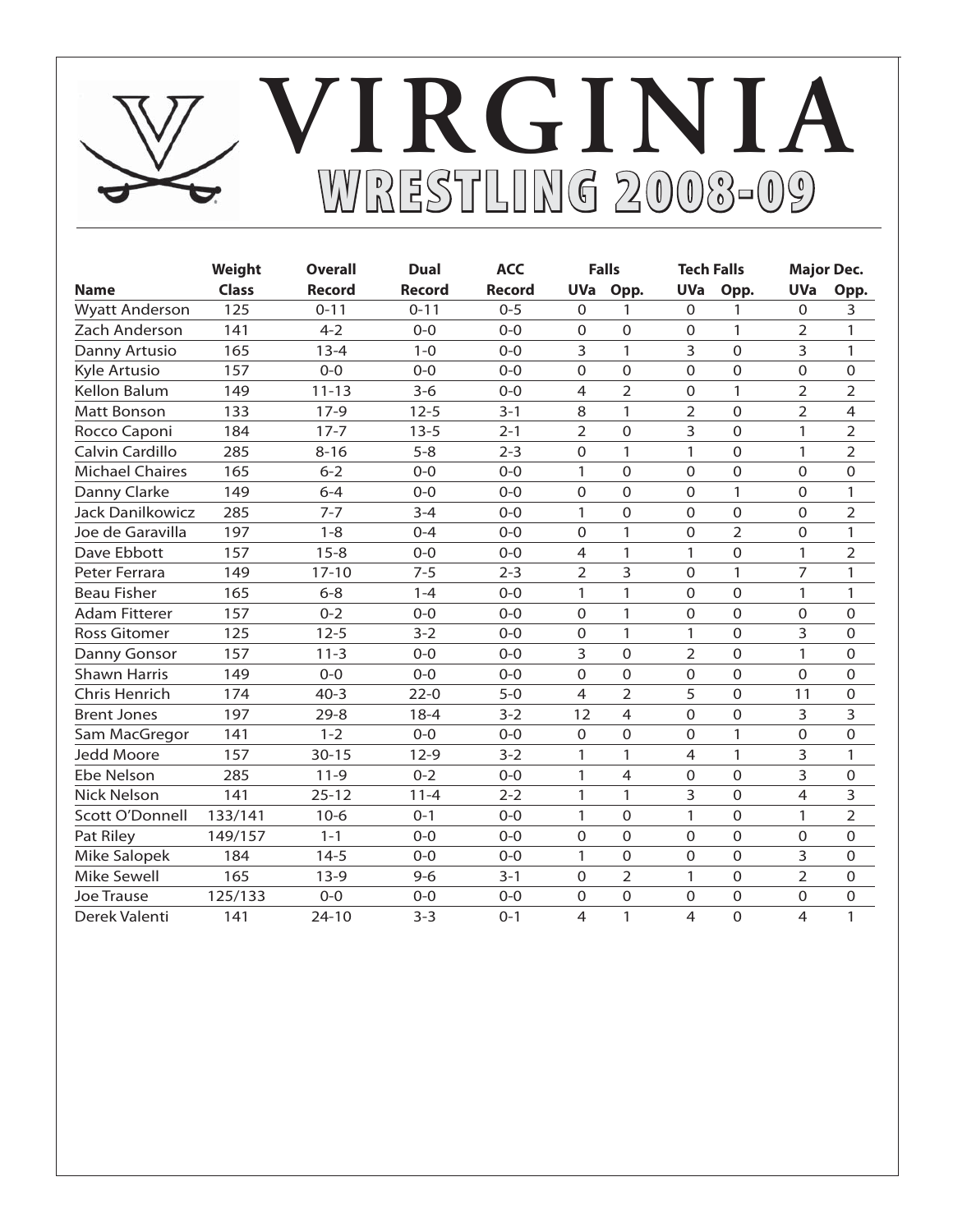# **WRESTLING 2008-09 RESTLING VIRGINIA**

## **2008-09 SCHEDULE/RESULTS**

**Dual Record: 11-11; ACC Record: 2-3**

| <b>DATE</b>    | <b>OPPONENT</b>                            | <b>LOCATION</b>      | <b>RESULTS</b> |
|----------------|--------------------------------------------|----------------------|----------------|
| Nov. 9         | at Michigan State Open                     | East Lansing, Mich.  | <b>NTS</b>     |
| <b>Nov. 15</b> | vs. No. 12 Wisconsin (Big Ten/ACC Clash)   | Chapel Hill, N.C.    | L, 15-25       |
| <b>Nov. 15</b> | vs. No. 9 Illinois (Big Ten/ACC Clash)     | Chapel Hill, N.C.    | L, 7-39        |
| Nov. 15        | vs. Michigan State (Big Ten/ACC Clash)     | Chapel Hill, N.C.    | W, 23-15       |
| Nov. 23        | vs. No. 14 Penn State (Sprawl & Brawl)     | Binghamton, N.Y.     | L, 15-19       |
| Nov. 23        | vs. AIC (Sprawl & Brawl)                   | Binghamton, N.Y.     | W, 52-0        |
| <b>Nov. 29</b> | vs. No. 7 Oklahoma State (Northeast Duals) | Troy, N.Y.           | $L, 7-33$      |
| Nov. 29        | vs. Bucknell (Northeast Duals)             | Troy, N.Y.           | W, 30-11       |
| Nov. 29        | vs. Harvard (Northeast Duals)              | Troy, N.Y.           | W, 36-11       |
| Dec. 29-30     | at Southern Scuffle                        | Greensboro, N.C.     | 7th, 88 pts    |
| Jan. 9         | vs. Navy (Virginia Duals)                  | Hampton, Va.         | L, 15-20       |
| Jan. 9         | vs. Clarion (Virginia Duals)               | Hampton, Va.         | W, 28-9        |
| Jan. 10        | vs. No. 24 Kent State (Virginia Duals)     | Hampton, Va.         | L, 15-19       |
| Jan. 17        | <b>UNC GREENSBORO</b>                      | Charlottesville, Va. | W, 27-13       |
| Jan. 17        | <b>RUTGERS</b>                             | Charlottesville, Va. | L, 15-28       |
| Jan. 18        | <b>APPALACHIAN STATE</b>                   | Charlottesville, Va. | W, 34-9        |
| Jan. 23        | at North Carolina*                         | Chapel Hill, N.C.    | L, 9-23        |
| Jan. 24        | at Campbell                                | Buies Creek, N.C.    | W, 32-9        |
| Jan. 30        | vs. George Mason                           | Hopewell, Va.        | W, 28-6        |
| Jan. 31        | vs. No. 13 Virginia Tech*                  | Richmond, Va.        | L, 12-21       |
| Feb. 8         | at No. 18 Old Dominion                     | Norfolk, Va.         | L, 18-21       |
| Feb. 14        | <b>NC STATE*</b>                           | Charlottesville, Va. | W, 23-13       |
| Feb. 15        | <b>DUKE*</b>                               | Charlottesville, Va. | W, 35-8        |
| Feb. 22        | at Maryland*                               | College Park, Md.    | L, 15-25       |
| March 7        | at ACC Championships                       | Blacksburg, Va.      | 2nd/68 pts     |
| March 19-21    | at NCAA Championships                      | St. Louis, Mo.       | 34th/18 pts    |

\*ACC Matches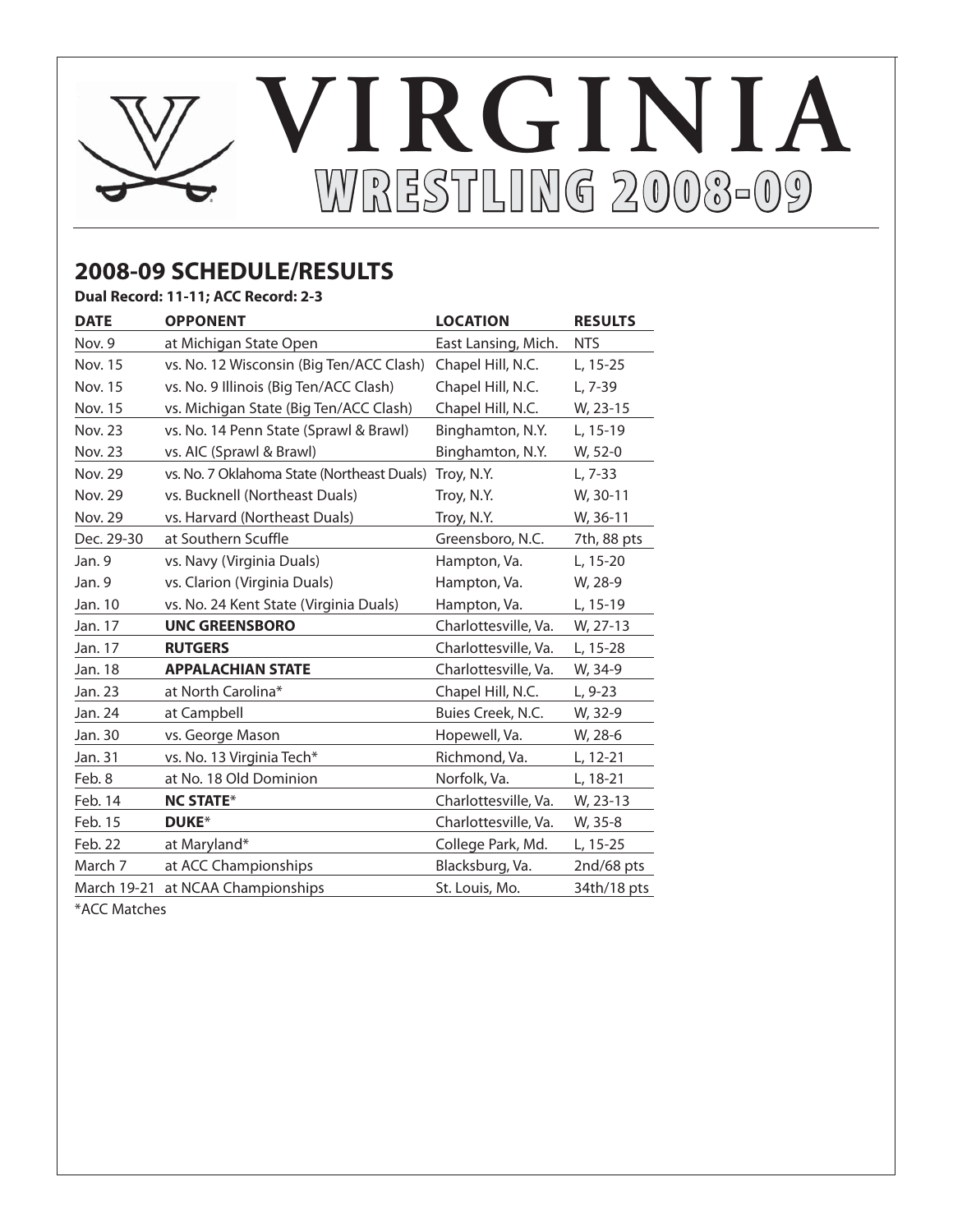|         | <b>WYATT ANDERSON - 125 (0-11)</b>    |            |                                           |
|---------|---------------------------------------|------------|-------------------------------------------|
|         | <b>W/L Opponents (School)</b>         | Result     | <b>Event/Date</b>                         |
| L       | Mitchell Johnson (UNC Greensboro)     | MD, 2-13   | <b>UNCG (1/17)</b>                        |
| L       | Matt Fusco (Rutgers)                  | MD, 1-10   | Rutgers (1/17)                            |
| L       | Austin Annas (Appalachian State)      | Dec., 4-5  | Appalachian State (1/18)                  |
| L       | Nick Shields (North Carolina)         | Dec., 0-3  | North Carolina (1/23)                     |
| L       | CJ Gittens (Campbell)                 | Dec., 3-8  | Campbell (1/24)                           |
| L       | Brian Wright (George Mason)           | Dec., 6-12 | George Mason (1/30)                       |
| L       | No. 13 Jarrod Garnett (Virginia Tech) | Fall, 4:07 | Virginia Tech (1/31)                      |
| Г       | No. 6 James Nicholson (Old Dominion)  | TF, 0-18   | Old Dominion (2/8)                        |
| L       | Mike Moreno (NC State)                | Dec., 9-14 | <b>NC State (2/14)</b>                    |
| Г       | Peter Terrezza (Duke)                 | Dec., 3-10 | Duke (2/15)                               |
| L       | Brendan Byrne (Maryland)              | MD, 1-14   | Maryland (2/22)                           |
|         |                                       |            |                                           |
|         | <b>ZACH ANDERSON - 141 (4-2)</b>      |            |                                           |
|         | <b>W/L Opponents (School)</b>         | Result     | Event/Date                                |
| W       | Will Sexton (Appalachian State)       | MD, 11-2   | Pembroke Classic (11/22)                  |
| W       | Dalton Harper (Anderson)              | Dec., 4-1  |                                           |
| W       | Matt Craig (Cumberland)               | MD, 15-4   |                                           |
| L.      | Daniel Helena (North Carolina)        | MD, 9-0    |                                           |
| W       | Dan Butcher (St. Andrew Presbyterian) | Dec., 8-3  |                                           |
| L.      | Derek Valenti (Virginia)              | TF, 16-0   |                                           |
|         |                                       |            |                                           |
|         | <b>DANNY ARTUSIO - 165 (13-4)</b>     |            |                                           |
|         | <b>W/L Opponents (School)</b>         | Result     | <b>Event/Date</b>                         |
| W       | Cody Waters (Michigan)                | Dec., 6-4  | MSU Open (11/9)                           |
| L.      | No. 12 Chris Brown (Old Dominion)     | MD, 4-15   |                                           |
| W       | John Tolliver (Eastern Eagles)        | Fall, :22  |                                           |
| L.      | Rickey Schmelyun (Bloomsburg)         | Dec., 2-9  |                                           |
| W       | Phil Slaugh (Pitt-Johnstown)          | Fall       | WVU Open (11/15) - 3rd                    |
| W       | Thomas Slaugh (West Virginia)         | TF, 18-3   |                                           |
|         | Chad Porter (Liberty)                 |            |                                           |
| L.<br>W |                                       | Dec., 1-7  |                                           |
|         | Brian Delgrosso (West Virginia)       | MD, 12-1   |                                           |
| W       | Travis Uncapher (Clarion)             | Inj. Def.  |                                           |
| W       | Drew McElrath (Spartanburg Methodist) |            | Fall, 5:09 Pembroke Classic (11/22) - 3rd |
| W       | Anthony Damico (Appalachian State)    | MD 15-1    |                                           |
| W       | Steve Timoteo (Limestone)             | TF, 16-0   |                                           |
| W       | Jesse Bodo (Limestone)                | TF, 17-2   |                                           |
| L.      | Vin Salek (Newberry)                  | Fall, 1:35 |                                           |
| W       | Casey Bradley (Limestone)             | Inj. Def.  |                                           |
| W       | Quniton Godley (NC State)             | Dec., 9-4  |                                           |
| W       | Michael Sadler (Harvard)              | MD, 17-7   | Northeast Duals (11/29)                   |
|         | <b>KELLON BALUM - 149 (11-13)</b>     |            |                                           |
|         | <b>W/L Opponents (School)</b>         | Result     | <b>Event/Date</b>                         |
| W       | Donnie Corby (Central Michigan)       | Dec., 6-3  | MSU Open (11/9)                           |
| L.      | Ryan Cubberly (Central Michigan)      | Dec., 1-3  |                                           |
| W       | Jacob Cann (Eastern Eagles)           | Fall, :41  |                                           |
|         |                                       |            |                                           |
| W       | Marty Gould (Northwestern)            | Dec., 2-1  |                                           |
| W       | Kevin Christensen (Ohio)              | Fall, 6:15 |                                           |
| L       | Kevin Levalley (Bucknell)             | Dec., 3-6  |                                           |
| L.      | No. 7 Kyle Ruschell (Wisconsin)       | Dec., 2-4  | ACC/Big Ten Clash (11/15)                 |
| W       | David Cheza (Michigan State)          | Dec., 8-7  |                                           |
| L.      | No. 2 Bubba Jenkins (Penn State)      | MD, 3-13   | Sprawl & Brawl (11/23)                    |
| W       | Sam Gauvine (AIC)                     | Fall       |                                           |
| L       | Quinten Fuentes (Oklahoma State)      | Fall, 3:44 | Northeast Duals (11/29)                   |
| L       | Walter Peppelman (Harvard)            | Dec., 8-9  |                                           |
| L       | Mike Roberts (Boston University)      | Dec., 4-3  | Southern Scuffle (12/29)                  |
| W       | Adam Broda (Virginia Tech)            | MD, 16-2   |                                           |
| W       | David DeCamp (Davidson)               | Dec., 8-4  |                                           |
| L.      | Donnie Vinson (Binghamton)            | Dec., 4-10 |                                           |
| W       | Chris Lascari (Clarion)               | MD, 16-5   | Virginia Duals (1/9)                      |
| L       | Clint Sponseller (Kent State)         | Dec., 2-5  | Virginia Duals (1/10)                     |
| L       | David Greenwald (Rutgers)             | Fall, 6:50 | Rutgers (1/17)                            |
| L       | No. 3 Darrion Caldwell (NC State)     |            | TF, 1-17 ACC Championships - 3rd (3/7)    |
| W       | Steve Fehnel (Maryland)               | Fall, 4:42 |                                           |
| W       | Dan Adamo (Duke)                      | Dec., 8-3  |                                           |
| L       | No. 6-seed Jake Patacsil (Purdue)     |            | MD, 0-8 NCAA Championships (3/19)         |
| L       | Michael Roberts (Boston U.)           | Dec., 5-6  |                                           |
|         |                                       |            |                                           |

### **MATT BONSON - 133 (17-9)**

|    | <b>W/L Opponents (School)</b>         | Result         | <b>Event/Date</b>                      |
|----|---------------------------------------|----------------|----------------------------------------|
| W  | Corey Mykolaitis (Olivet)             | Fall, :52      | MSU Open (11/9) - 1st*                 |
| W  | Mychal Sumner (Central Michigan)      | Fall, :54      |                                        |
| W  | Eric Galka (Northwestern)             | Fall, :49      |                                        |
| W  | Darrin Boing (Ohio)                   | TF, 15-0       |                                        |
| W  | Erik Senescu (Wisconsin)              | Fall, 5:37     | ACC/Big Ten Clash (11/15)              |
| L. | No. 4 Jimmy Kennedy (Illinois)        | MD, 3-11       |                                        |
| L  | No. 3 Franklin Gomez (Michigan State) | Dec., 3-9      |                                        |
| L  | Tim Haas (Penn State)                 | Fall, 2:21     | Sprawl & Brawl (11/23)                 |
| W  | Jeff Hadaad (AIC)                     | Fall           |                                        |
| W  | No. 11 Tyler Shinn (Oklahoma State)   | MD, 14-6       | Northeast Duals (11/29)                |
| W  | Johnny Motley (Harvard)               | Fall, 2:51     |                                        |
| L  | No. 14 David Marble (Bucknell)        | Dec., 0-3      |                                        |
| W  | Aaron Kalil (Navy)                    | Dec., 6-3      | Virginia Duals (1/9)                   |
| W  | Zach Oberlander (Clarion)             | Fall, 1:52     |                                        |
| W  | No. 11 Dan Mitcheff (Kent State)      | Dec., 10-7     | Virginia Duals (1/10)                  |
| L  | Mike Rappo (North Carolina)           | MD, 2-14       | North Carolina (1/23)                  |
| W  | Wes Heavener (Campbell)               | TF, 17-1       | Campbell (1/24)                        |
| W  | Denny Herndon (George Mason)          | Dec., 6-2      | George Mason (1/30)                    |
| W  | Will Livingston (Virginia Tech)       | Dec., 8-4      | Virginia Tech (1/31)                   |
| W  | Darius Little (NC State)              | MD, 12-4       | <b>NC State (2/14)</b>                 |
| W  | Jack Anderson (Duke)                  | Fall, :54      | Duke (2/15)                            |
| L  | Mike Rappo (North Carolina)           |                | MD, 3-13 ACC Championships - 4th (3/7) |
| W  | Jack Anderson (Duke)                  | Dec., 9-3      |                                        |
| L  | Darius Little (NC State)              | Dec., 4-6 (SV) |                                        |
| L  | Christian Smith (Liberty)             |                | Dec., 6-7 NCAA Championships (3/19)    |
| L  | Jimmy Conroy (Pittsburgh)             | MD, 5-17       |                                        |
|    | *Freshman/Sophomore Division          |                |                                        |
|    |                                       |                |                                        |
|    | <b>ROCCO CAPONI - 184 (17-7)</b>      |                |                                        |
|    | <b>W/L Opponents (School)</b>         | Result         | <b>Event/Date</b>                      |
| W  | Eric Bugenhagen (Wisconsin)           | Dec., 3-0      | ACC/Big Ten Clash (11/15)              |
| W  | Ian Hinton (Michigan State)           | Dec., 3-1      |                                        |
| W  | No. 13 Phil Bomberger (Penn State)    | Dec., 8-1      | Sprawl & Brawl (11/23)                 |
| W  | Yaakov Bloch (AIC)                    | TF, 15-0       |                                        |
| L  | Jared Shelton (Oklahoma State)        | MD, 2-13       | Northeast Duals (11/29)                |
| W  | David Thompson (Bucknell)             | Dec., 5-1      |                                        |
| L  | Casey Caldwell (Navy)                 | Dec., 2-6      | Virginia Duals (1/9)                   |
| Ļ  | Clint Podish (Clarion)                | Dec., 2-7      |                                        |
| L  | No. 5 Dustin Kilgore (Kent State)     | MD, 9-23       | Virginia Duals (1/10)                  |
| W  | Mikal McKee (UNC Greensboro)          | Dec., 5-4      | <b>UNCG (1/17)</b>                     |
| W  | McPaul Ogbanna (Rutgers)              | TF, 15-0       | Rutgers (1/17)                         |
| W  | Dylan Temple (Appalachian State)      | Dec., 2-0      | Appalachian State (1/18)               |
| W  | Daniel Llamas (North Carolina)        | Dec., 3-1      | North Carolina (1/23)                  |
| W  | Kyle Higgins (Campbell)               | TF, 17-0       | Campbell (1/24)                        |
| W  | Zach Ulm (George Mason)               | MD, 9-1        | George Mason (1/30)                    |

| <b>VV</b> | <b>LUCIT OIIII</b> (OCOLGE MUSSIT) | $1$ $\vee$ $1$ $\vee$ $\vee$ $\vee$ $\vee$ $\vee$ | <b>OCONGE IVIOSOFI (1/JV)</b>           |
|-----------|------------------------------------|---------------------------------------------------|-----------------------------------------|
|           | Tommy Spellman (Virginia Tech)     | Dec., 1-8                                         | Virginia Tech (1/31)                    |
| W         | Joe Budi (Old Dominion)            | Fall, 3:55                                        | Old Dominion (2/8)                      |
| W         | Chris Lloyd (Maryland)             | Fall, 1:01                                        | Maryland (2/22)                         |
| W         | John Barone (Duke)                 |                                                   | Dec., 7-3 ACC Championships - 1st (3/7) |
| W         | Tommy Spellman (Virginia Tech)     | Dec., 4-1                                         |                                         |
|           | No. 8-seed David Craig (Lehigh)    |                                                   | Dec., 1-3 NCAA Championships (3/19)     |
| W         | Jordan Blanton (Illinois)          | MD, 13-1                                          |                                         |
| W         | Tommy Spellman (Virginia Tech)     |                                                   | Dec., 1-0 NCAA Championships (3/20)     |

L No. 6-seed Joshua Patterson (Binghamton) Dec., 2-5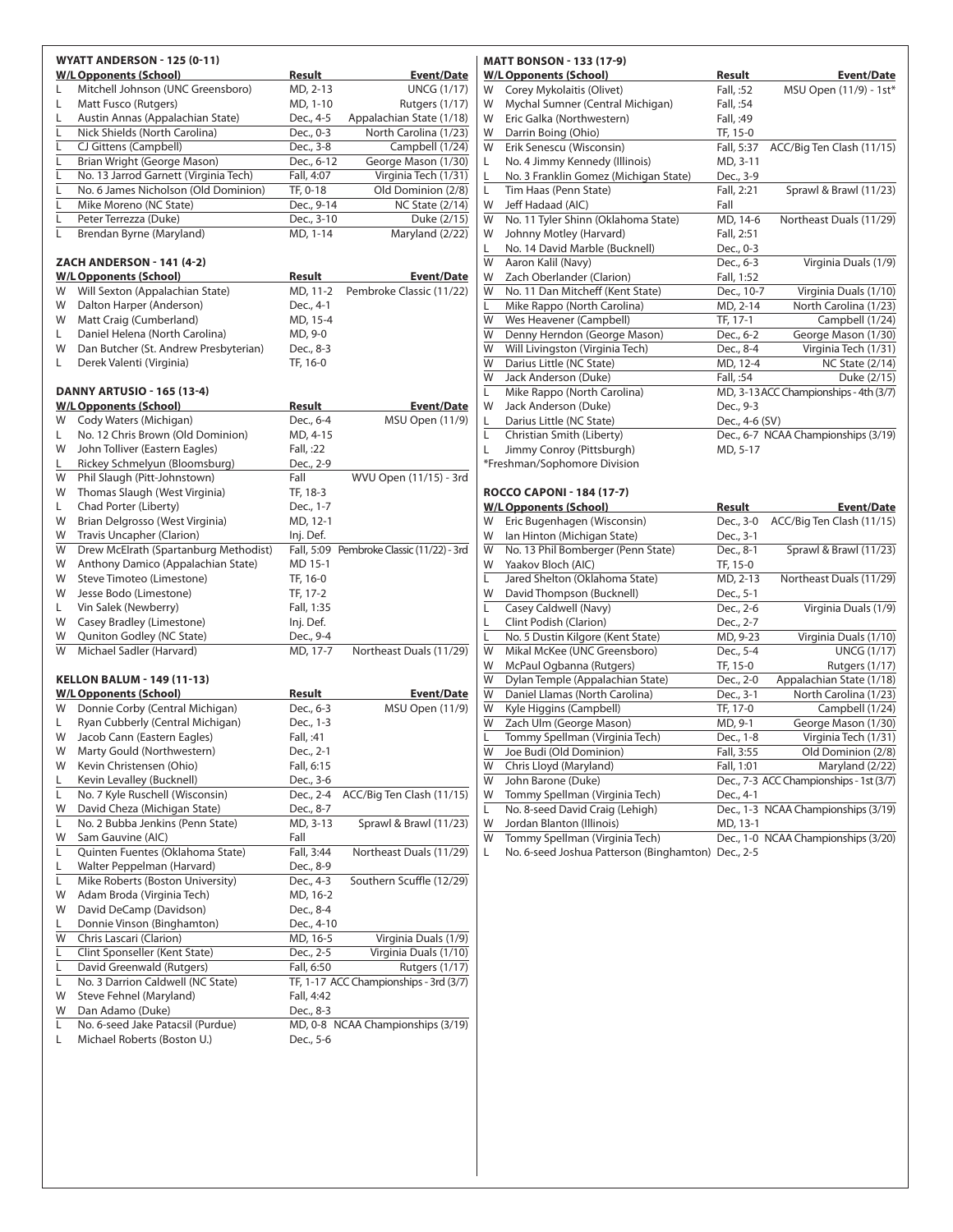|         | <b>CALVIN CARDILLO - 285 (8-16)</b>                                |               |                           |
|---------|--------------------------------------------------------------------|---------------|---------------------------|
|         | <b>W/L Opponents (School)</b>                                      | Result        | <b>Event/Date</b>         |
| W       | Matt Clum (Findlay)                                                | Dec., 7-1     | <b>EMU Open (11/1)</b>    |
| L       | Chris Kasten (Purdue)                                              | Dec., 2-4     |                           |
| W       | Dan Nickoli (Pittsburgh)                                           | Dec., 6-3     |                           |
| L       | Ryan Tomei (Pittsburgh)                                            | MD, 4-15      | <b>MSU Open (11/9)</b>    |
| L.      | Ben Kuhar (Northwestern)                                           | Dec., 0-6     |                           |
| W       | Ryan Fell (West Virginia)                                          | TF, 20-5      | <b>WVU Open (11/15)</b>   |
| L       | Dustin Rogers (West Virginia)                                      | Dec., 2-5     |                           |
| L       | Justin Haines (West Virginia)                                      | Dec., 3-6     |                           |
| L       | <b>Trey Moss (Limestone)</b>                                       | Dec., 5-6     | Pembroke Classic (11/22)  |
| Г       | Tyler Mayer (Navy)                                                 | Dec., 1-2     | Virginia Duals (1/9)      |
| L       | No. 5 Jermail Porter (Kent State)                                  | Dec., 3-8     | Virginia Duals (1/10)     |
| Г       | Joe Sheffield (UNC Greensboro)                                     | Dec., 1-3     | $\overline{UNCG(1/17)}$   |
| L       | DJ Russo (Rutgers)                                                 | Fall, 2:40    | Rutgers (1/17)            |
| W       | Forfeit (Appalachian State)                                        | Forfeit       | Appalachian State (1/18)  |
| L       | Justin Dobies (North Carolina)                                     | Dec., 4-9     | North Carolina (1/23)     |
| W       | Khiry Reid (Campbell)                                              | Dec., 4-0     | Campbell (1/24)           |
| W       | Mike Peterson (George Mason)                                       | Dec., 11-4    | George Mason (1/30)       |
| L       | David Marone (Virginia Tech)                                       | Dec., 6-13    | Virginia Tech (1/31)      |
| Г       | Roy Dragon III (Old Dominion)                                      | Dec., 2-3     | Old Dominion (2/8)        |
| W       | Austin Haigler (NC State)                                          | MD, 10-2      | <b>NC State (2/14)</b>    |
| W       | Robert Holbrook (Duke)                                             | Dec., 2-0     | Duke (2/15)               |
| L       | Patrick Gilmore (Maryland)                                         | MD, 0-8       | Maryland (2/22)           |
| Г       | Patrick Gilmore (Maryland)                                         | Dec., 0-2     | ACC Championships (3/7)   |
| L       | David Marone (Virginia Tech)                                       | Dec., 3-8     |                           |
|         |                                                                    |               |                           |
|         | MICHAEL CHAIRES - 165 (6-2)<br><b>W/L Opponents (School)</b>       | Result        | <b>Event/Date</b>         |
| L       | Matt DeMichael (Navy)                                              | Dec., 1-2     | EMU Open - 3rd (11/1)     |
| W       | Dustin Doty (Cleveland State)                                      | Fall, 4:10    |                           |
| W       | Jason Coyne (Navy)                                                 | Dec., 4-3     |                           |
| W       | Josh Moulton (Eastern Michigan)                                    | Dec., 9-8     |                           |
| W       | John Doyle (Purdue)                                                | Dec., 3-2     |                           |
| W       | Matt DeMichael (Navy)                                              | Dec., 3-1     |                           |
| W       | Aj Agazarm (Ohio State)                                            | Dec., 5-3     | <b>MSU Open (11/9)</b>    |
| L.      | Kyle Bertin (Northwestern)                                         | Dec., 1-3     |                           |
|         |                                                                    |               |                           |
|         | DANNY CLARKE - 157 (6-4)                                           |               |                           |
|         | <b>W/L Opponents (School)</b>                                      | Result        | Event/Date                |
| W       | Matthew Brock (VMI)                                                | Dec., 5-0     | Hokie Open (11/16)        |
| L       | Jesse Dong (Virginia Tech)                                         | TF, 5:29      |                           |
| W       | <b>Bob Matthews (Campbell)</b>                                     | Dec., 3-1     |                           |
| L       | Zack Mastro (Appalachian State)                                    | Dec., 1-6     |                           |
| L.      | Nathan Link (Pitt-Johnstown)                                       | Dec., 3-4     | Wilkes Open - 4th (12/28) |
| W       | Domenico Giambanco (Gloucester)                                    | Dec., 9-2     |                           |
| W       | David Ebbott (Virginia)                                            | Dec., 3-1     |                           |
| W       | Ryan McIntyre (Pitt-Johnstown)                                     | Dec., 6-3     |                           |
| W       | Tom Rispoli (Nassau)                                               | Dec., 7-3     |                           |
| L       | Kellen Bradley (Rutgers)                                           | MD, 0-10      |                           |
|         |                                                                    |               |                           |
|         | JACK DANILKOWICZ - 285 (7-7)                                       |               |                           |
| L       | <b>W/L Opponents (School)</b><br>Nico Somers (Franklin & Marshall) | <u>Result</u> | <u>Event/Date</u>         |
|         | Cameron Wade (Penn State)                                          | Dec., 2-3     | MSU Open (11/9)           |
| L       |                                                                    | Dec., 0-2     |                           |
| L       | No. 3 Kyle Massey (Wisconsin)                                      | MD, 1-10      | ACC/Big Ten Clash (11/15) |
| L       | Alan O'Donnell (Michigan State)                                    | Dec., 1-5     |                           |
| L       | Cameron Wade (Penn State)                                          | Dec., 0-2     | Sprawl & Brawl (11/23)    |
| W<br>L. | Kevin Valencia (AIC)<br>No. 1 Jared Rosholt (Oklahoma State)       | Fall          |                           |
|         |                                                                    | MD, 3-11      | Northeast Duals (11/29)   |
| W       | Andrew Knapp (Harvard)                                             | Dec., 3-1     |                           |
| W       | Forfeit (Bucknell)                                                 | Forfeit       |                           |
| W       | John Simmons (Duquesne)                                            | Dec., 12-5    | CSU Open (12/14) - 6th    |
| W       | Dalton Britt (Ohio State)                                          | Dec., 5-2     |                           |
| L.<br>W | Brendon Barlow (Kent State)<br>John Hiles (Ohio State)             | Dec., 2-3     |                           |
| W       | David Wilson (Old Dominion)                                        | 4th TB, 4-3   |                           |
|         |                                                                    | Dec., 8-5     |                           |

### **JOE DE GARAVILLA - 184 (1-8)** W/L Opponents (School) Result Event/Date W Keith Dickey (Pittsburgh) Dec., 3-1 MSU Open (11/9)<br>
L Hiram Smith (Findlay) Dec., 4-8 L Hiram Smith (Findlay) Seth Parker (Indiana) Dec., 2-7 L Jordan Blanton (Illinois) Fall, 3:35 ACC/Big Ten Clash (11/15) No. 4 Louis Caputo (Harvard) TF, 0-15 Northeast Duals (11/29)<br>
Mikal McKee (UNC Greensboro) MD, 7-16 Southern Scuffle (12/29) L Mikal McKee (UNC Greensboro) Daniel Llamas (North Carolina) Dec., 3-9<br>
Mark Jahad (NC State) Dec., 1-6 L Mark Jahad (NC State) Dec., 1-6 NC State (2/14) L John Barone (Duke) TF, 1-16 Duke (2/15) **DAVE EBBOTT - 149 (15-8) W/L Opponents (School) Result Event/Date** W Robert Nash (Unattached) Dec., 9-2 MSU Open (11/9)<br>
L Andrew Vasquez (Findlay) Dec., 2-7 L Andrew Vasquez (Findlay) W Derek Hill (Findlay) MD, 9-0 W Kyle Friedman (Bloomsburg) Dec., 9-4 W Darren Bollman (Clarion) Dec., 9-2 Vince Ramos (Indiana) Dec., 1-3 W Justin Krop (Liberty) Fall, 3:17 Hokie Open (11/16) L Dan Adamo (Duke) Dec., 7-12 W Tyler Stevens (Limestone) Dec., 10-7 L Rich Bushby (UNC Greensboro) MD, 1-12 W Carlos Morales (Spartanburg Methodist) Fall, 2:18 Pembroke Classic (11/22) W Matthew Terza (Florida) Dec., 6-2 W Dennis Fix (UNC Pembroke) Dec., 8-2<br>W Raleigh Pike (Limestone) Dec., 3-1 W Raleigh Pike (Limestone) W Justin Loudon (Lock Haven) MD, 11-0 Mat Town Open (11/29) W Scott Clymer (Liberty) Dec., 8-5 L Garrett Scott (Edinboro) Fall, 3:28 W Kyle Friedman (Bloomsburg) Dec., 10-4 W Kellen Bradley (Rutgers) Fall, 2:29<br>
L Tim Hammer (Michigan State) MD. 3-15 L Tim Hammer (Michigan State) W Oscar Orellana (Springfield) Fall, 4:55 Wilkes Open (12/28)<br>
L Kellen Bradley (Rutgers) Dec., 3-4 L Kellen Bradley (Rutgers) L Dan Clarke (Virginia) Dec., 1-3 **PETE FERRARA - 149 (17-10)** W/L Opponents (School) Result Result Event/Date Alex Warren (Indiana) Fall, 4:00 MSU Open (11/9) W David Pienaar (Eastern Michigan) MD, 19-8<br>W Sean Dong (Findlay) MD, 9-1 W Sean Dong (Findlay) W Andrew Nadhir (Northwestern) Dec., 6-3 Loey Metzler (Old Dominion) Dec., 3-5<br>
No. 14 Troy Tirapelle (Illinois) Fall, 4:42 L No. 14 Troy Tirapelle (Illinois) Fall, 4:42 ACC/Big Ten Clash (11/15) W Christian Harr (Penn State) Dec., 7-2 Mat Town Open (11/29) L Matthew Fittery (Lock Haven) Fall, 3:37<br>W David Cheza (Michigan State) MD, 20-6 W David Cheza (Michigan State) W Scott Clymer (Liberty) Dec., 11-7 L Dylan Alton (Unattached) Dec., 7-13<br>W Cory Vernon (Nayy) Fall. 2:56 Cory Vernon (Navy) Fall, 2:56 Southern Scuffle (12/29) W Matthew Fittery (Lock Haven) Dec., 12-11 L No. 15 Torsten Gillespie (Edinboro) Dec., 2-4<br>W Clint Sponseller (Kent State) Dec., 4-3 Clint Sponseller (Kent State) W Austin Reece (Gardner-Webb) MD, 12-4 Southern Scuffle (12/30) No. 20 Pete Yates (Virginia Tech) Dec., 4-10<br>No. 5 Bryce Saddoris (Navy) TF, 0-16 L No. 5 Bryce Saddoris (Navy) TF, 0-16 Virginia Duals (1/9) W Ben Wilmore (UNC Greensboro) Fall, 5:34 UNCG (1/17) W Savva Kostis (Appalachian State) Dec., 13-6 Appalachian State (1/18)<br>
L No. 15 Nick Stabile (North Carolina) Dec., 1-7 North Carolina (1/23) No. 15 Nick Stabile (North Carolina) W Joel Caudill (Campbell) MD, 13-3 Campbell (1/24) W Maurice Fleming (George Mason) MD, 10-1 George Mason (1/30)<br>
No. 20 Pete Yates (Virginia Tech) Dec., 3-9 Virginia Tech (1/31) L No. 20 Pete Yates (Virginia Tech) W Joey Metzler (Old Dominion) Dec., 8-6 Old Dominion (2/8) No. 3 Darrion Caldwell (NC State) MD, 3-13 NC State (2/14)<br>
AJ Guardado (Duke) MD, 13-2 Duke (2/15) AJ Guardado (Duke) W Steve Fehnel (Maryland) Dec., 8-4 Maryland (2/22)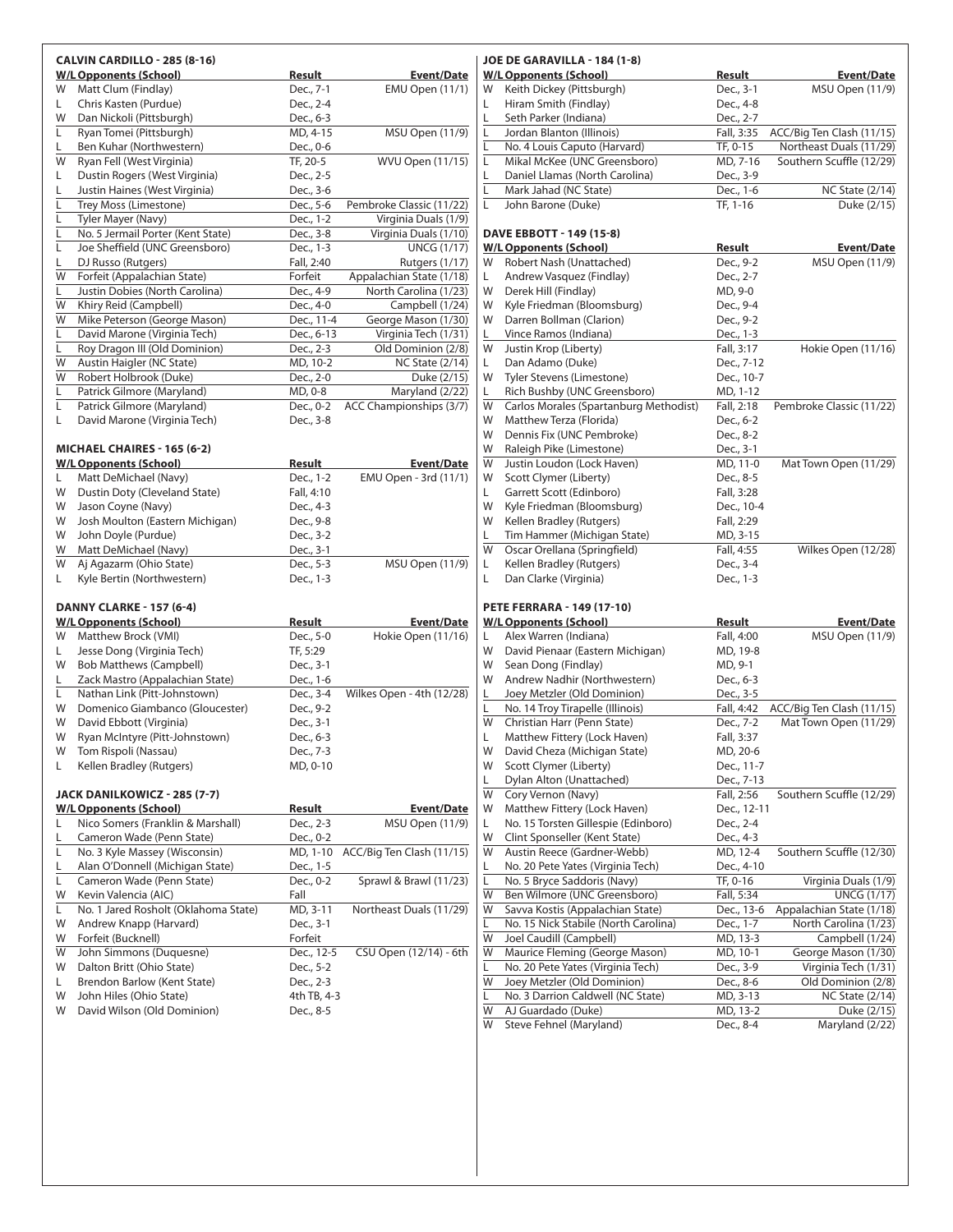|         | <b>BEAU FISHER - 165 (6-8)</b>                                          |                         |                                          |
|---------|-------------------------------------------------------------------------|-------------------------|------------------------------------------|
|         | <b>W/L Opponents (School)</b>                                           | Result                  | <b>Event/Date</b>                        |
| W       | Josh Moulton (Eastern Michigan)                                         | Dec., 10-7              | <b>MSU Open (11/9)</b>                   |
| L.      | Dominic Marella (Northwestern)                                          | Fall, 1:36              |                                          |
| W       | Matt Coleman (Edinboro)                                                 | Dec., 5-2               |                                          |
| W       | Dustin Doty (Cleveland State)                                           | Dec., 8-2               |                                          |
| L.<br>L | No. 14 Andy Rendos (Bucknell)<br>No. 13 Roger Smith-Bergsrud (Illinois) | Dec., 4-11<br>Dec., 2-4 | ACC/Big Ten Clash (11/15)                |
| W       | Mylon Spolar (AIC)                                                      | Fall                    | Sprawl & Brawl (11/23)                   |
| L       | No. 14 Andy Rendos (Bucknell)                                           | MD, 3-12                | Northeast Duals (11/29)                  |
| L.      | Victor Hojilla (UNC Greensboro)                                         | Dec., 4-7               | Southern Scuffle (12/29)                 |
| W       | Warner Phipps (Cornell)                                                 | MD, 10-2                |                                          |
| W       | Jason Coyne (Navy)                                                      | Dec., 8-2               |                                          |
| L       | Jeff Jacobs (East Stroudsburg)                                          | Dec., 4-10              |                                          |
| L       | Matt DeMichiel (Navy)                                                   | Dec., 2-6               | Virginia Duals (1/9)                     |
| L       | Obie Simpson (Kent State)                                               | Dec., 5-8               | Virginia Duals (1/10)                    |
|         |                                                                         |                         |                                          |
|         | <b>ADAM FITTERER - 157 (0-2)</b>                                        |                         |                                          |
| L       | <b>W/L Opponents (School)</b><br>Dennis Bermudez (Bloomsburg)           | Result<br>Dec., 8-11    | <b>Event/Date</b><br>MSU Open (11/9)     |
| L       | James Tobias (Michigan)                                                 | Fall, 2:57              |                                          |
|         |                                                                         |                         |                                          |
|         | <b>ROSS GITOMER - 125 (12-5)</b>                                        |                         |                                          |
|         | <b>W/L Opponents (School)</b>                                           | Result                  | <b>Event/Date</b>                        |
| L       | Akif Eren (Purdue)                                                      | Dec., 2-3               | EMU Open - 4th (11/1)                    |
| W       | Prescott Garner (Navy)                                                  | MD, 14-4                |                                          |
| W       | Jordan McGuire (Eastern Michigan)                                       | MD, 11-3                |                                          |
| L.      | Akif Eren (Purdue)                                                      | Fall, 5:25              |                                          |
| L       | Brad Pataky (Penn State)                                                | Dec., 2-4               | Sprawl & Brawl (11/23)                   |
| W       | Carlos Lara (AIC)                                                       | Dec., 10-6              |                                          |
| L.      | No. 6 Obe Blanc (Oklahoma State)                                        | Dec., 3-7               | Northeast Duals (11/29)                  |
| W<br>W  | Forfeit (Harvard)                                                       | Forfeit                 |                                          |
| W       | Derek Ruber (Bucknell)<br>Taylor Wilde (Duquesne)                       | Dec., 7-4<br>TF, 24-8   | CSU Open (12/14) - 3rd                   |
| W       | Troy Opfer (Kent State)                                                 | Dec., 7-2               |                                          |
| L.      | Matt Steintrager (Central Michigan)                                     | Dec., 3-4               |                                          |
| W       | Gabe Ramos (Ohio)                                                       | MD, 19-8                |                                          |
| W       | Troy Opfer (Kent State)                                                 | Dec., 3-1               |                                          |
| W       | Troy Opfer (Kent State)                                                 | Dec., 4-3               | Southern Scuffle (12/29)                 |
| W       | Allan Stein (Navy)                                                      | Dec., 11-6              |                                          |
| W       | Fred Santaite (Boston University)                                       |                         | Inj. Def. Southern Scuffle (12/30 - 6th) |
|         |                                                                         |                         |                                          |
|         | <b>DANNY GONSOR - 157 (11-3)</b>                                        |                         |                                          |
|         | <b>W/L Opponents (School)</b><br>Kyle Bounds (Michigan State)           | <u>Result</u>           | <b>Event/Date</b>                        |
| W<br>W  | Dave Johnson (Michigan)                                                 | MD, 11-2                | EMU Open - 2nd (11/1)                    |
| W       | Jake Murphy (Purdue)                                                    | Fall, 1:49<br>Dec., 4-1 |                                          |
| W       | Aaron Hynes (Michigan)                                                  | Dec., 6-5               |                                          |
| W       | Matt Waxman (Cleveland State)                                           | Fall, 1:11              | MSU Open - 4th (11/9)                    |
| W       | Dan Rivera (Old Dominion)                                               | Dec., 7-0               |                                          |
| L       | No. 9 Kurt Kinser (Indiana)                                             | Dec., 2-4               |                                          |
| W       | Dennis Bermudez (Bloomsburg)                                            | Dec., 7-1               |                                          |
| W       | Kyle Bounds (Michigan State)                                            | Dec., 3-1               |                                          |
| W       | Clay Tucker (Ohio)                                                      | TF, 17-2                |                                          |
| L.      | Matt Moley (Bloomsburg)                                                 | Dec., 1-2               |                                          |
| W       | Kyle Eason (West Virginia)                                              | TF, 16-0                | <b>WVU Open (11/15)</b>                  |
| W       | Jordan Shields (Mercyhurst)                                             | Fall, 2:26              |                                          |
| L.      | Glenn Shober (Navy)                                                     | Dec., 1-2               |                                          |
|         | <b>CHRIS HENRICH - 174 (40-3)</b>                                       |                         |                                          |
|         | <b>W/L Opponents (School)</b>                                           | <b>Result</b>           | <b>Event/Date</b>                        |
| W       | Chris Eggert (Eastern Michigan)                                         | TF, 16-0                | MSU Open - 1st (11/9)                    |
| W       | Shane Riccio (Bucknell)                                                 | MD, 14-6                |                                          |
| W       | Trevor Perry (Indiana)                                                  | MD, 11-0                |                                          |
| W       | No. 20 David Erwin (Penn State)                                         | Inj. Def.               |                                          |
| W       | Mike Felling (Wisconsin)                                                | Dec., 7-0               | ACC/Big Ten Clash (11/15)                |
| W       | Ben Friedl (Illinois)                                                   | MD, 15-4                |                                          |
| W       | John Murphy (Michigan State)                                            | MD, 13-1                |                                          |
| W       | No. 16 Quentin Wright (Penn State)                                      | Dec., 8-4               | Sprawl & Brawl (11/23)                   |
| W       | Casey Davidson (AIC)                                                    | Fall                    |                                          |
| W       | Kevin Wainscott (Oklahoma State)                                        | Dec., 11-5              | Northeast Duals (11/29)                  |
| W       | Patrick Ziemnik (Harvard)                                               | TF, 16-0                |                                          |
| W       | Shane Riccio (Bucknell)                                                 | Dec., 3-1               |                                          |
| W       | Ross Ambrose (Ohio State)                                               | TF, 19-2                | CSU Open (12/14) - 1st                   |
| W       | Ben Bennett (Central Michigan)                                          | MD, 9-0                 |                                          |
| W       | Eric Decker (Old Dominion)                                              | Dec., 1-0               |                                          |
| W       | Don Dryer (Central Michigan)                                            | Fall, 2:29              |                                          |

| W      | Paul Paddock (Edinboro)                                                                   | MD, 10-0                   | Southern Scuffle (12/29)                                 |
|--------|-------------------------------------------------------------------------------------------|----------------------------|----------------------------------------------------------|
| W      | Turner Rooney (Duke)                                                                      | MD, 14-4                   |                                                          |
| W      | No. 19 Jacob Ison (Ohio)                                                                  |                            | Med. For. Southern Scuffle (12/30 - 2nd)                 |
| W<br>L | No. 7 Alton Lucas (Hofstra)<br>No. 5 Steve Anceravage (Cornell)                           | Inj. Def.<br>Fall, 7:30    |                                                          |
| W      | No. 16 Luke Rebertus (Navy)                                                               | Dec., 4-1                  | Virginia Duals (1/9)                                     |
| W      | Scott Joseph (Clarion)                                                                    | Fall, 3:58                 |                                                          |
| W      | Chris Estep (Kent State)                                                                  | Dec., 5-4                  | Virginia Duals (1/10)                                    |
| W      | Brett Miller (UNC Greensboro)                                                             | TF, 17-2                   | <b>UNCG (1/17)</b>                                       |
| W      | Mike Whalen (Rutgers)                                                                     | Dec., 8-2                  | Rutgers (1/17)                                           |
| W      | Antionne Jones (Appalachian State)                                                        | TF, 16-1                   | Appalachian State (1/18)                                 |
| W<br>W | Ben Fiacco (North Carolina)<br>Ryan Ham (Campbell)                                        | Dec., 8-3<br>MD, 16-2      | North Carolina (1/23)<br>Campbell $(1/24)$               |
| W      | Bagna Tovuuja (George Mason)                                                              | Dec., 4-3                  | George Mason (1/30)                                      |
| W      | Anthony Trongone (Virginia Tech)                                                          | Dec., 6-1                  | Virginia Tech (1/31)                                     |
| W      | Eric Decker (Old Dominion)                                                                | Dec., 5-4                  | Old Dominion (2/8)                                       |
| W      | Jake Burge (NC State)                                                                     | Dec., 4-3                  | <b>NC State (2/14)</b>                                   |
| W      | Voris Tejada (Duke)                                                                       | Dec., 3-0                  | Duke $(2/15)$                                            |
| W      | Corey Peltier (Maryland)                                                                  | Dec., 3-0                  | Maryland (2/22)                                          |
| W<br>W | Ben Fiacco (North Carolina)                                                               |                            | MD, 17-5 ACC Championships - 1st (3/7)                   |
| W      | Anthony Trongone (Virginia Tech)<br>Shane Smith (Millersville)                            | MD, 10-1                   | Fall, 4:05 NCAA Championships (3/19)                     |
| W      | No. 9-seed Newly McFadden (Okla. State)                                                   | Dec., 5-2                  |                                                          |
| L      | No. 1-seed Steve Luke (Michigan)                                                          |                            | Dec., 4-9 NCAA Championships (3/20)                      |
| W      | John Dergo (Illinois)                                                                     | Dec., 6-1                  |                                                          |
| L      | No. 6-seed Steve Anceravage (Cornell)                                                     | Fall, 4:10                 |                                                          |
| W      | No. 2-seed Michael Cannon (American)                                                      |                            | MD, 13-3 NCAA Champs. (3/21) - 7th                       |
|        |                                                                                           |                            |                                                          |
|        | <b>BRENT JONES - 197 (29-8)</b><br><b>W/L Opponents (School)</b>                          | Result                     | Event/Date                                               |
| W      | Andy Zalaiskalns (Findlay)                                                                | Fall, 2:41                 | MSU Open - 1st (11/9)                                    |
| W      | John McClure (Eastern Michigan)                                                           | MD, 15-3                   |                                                          |
| W      | Ryan Sutton (Bloomsburg)                                                                  | Dec., 7-6                  |                                                          |
| W      | Michael Blackwell (Kent State)                                                            | Fall, 1:15                 |                                                          |
| L      | No. 5 Dallas Herbst (Wisconsin)                                                           | Fall, 1:08                 | ACC/Big Ten Clash (11/15)                                |
| W      | No. 8 Patrick Bond (Illinois)                                                             | Dec., 9-3                  |                                                          |
| W<br>W | Tyler Dickenson (Michigan State)<br>Clay Steadman (Penn State)                            | Fall, 2:34<br>Dec., 10-6   | Sprawl & Brawl (11/23)                                   |
| W      | Morgan Wanzer (AIC)                                                                       | Fall                       |                                                          |
| L      | No. 18 Clayton Foster (Oklahoma State)                                                    | MD, 3-14                   | Northeast Duals (11/29)                                  |
| W      | Sean Murphy (Harvard)                                                                     | Fall, 1:26                 |                                                          |
| W      | Jay Hahn (Bucknell)                                                                       | Fall, 1:41                 |                                                          |
| W      | Travis Porter (Garnder-Webb)                                                              | Dec., 8-4                  | Southern Scuffle (12/29)                                 |
| W      | Jake Kahnke (Old Dominion)                                                                | Fall, 1:16                 |                                                          |
| W      | Josh Arnone (Cornell)                                                                     | Fall, 2:18                 | Southern Scuffle (12/30 - 5th)                           |
| L<br>L | No. 16 Brandon Halsey (Cal State Bakersfield) Fall, 1:11<br>Dennis Drury (North Carolina) | Fall, 4:52                 |                                                          |
| W      | No. 14 Joe Fagiano (Hofstra)                                                              | Dec., 8-4                  |                                                          |
| W      | Phillip Nease (Navy)                                                                      | Dec., 7-3                  | Virginia Duals (1/9)                                     |
| W      | Jamie Luckett (Clarion)                                                                   | Fall, 4:27                 |                                                          |
| W      | Eric Chine (Kent State)                                                                   | Dec., 10-4                 | Virginia Duals (1/10)                                    |
| W      | Jeremy Cannon (UNC Greensboro)                                                            | Dec., 15-9                 | $\overline{\text{UNCG}}$ (1/17)                          |
| W      | Karim Mahmoud (Rutgers)                                                                   | MD, 10-1                   | <b>Rutgers (1/17)</b>                                    |
| W<br>L | David Pritz (Appalachian State)<br>No. 17 Dennis Drury (North Carolina)                   | Fall, 2:32<br>MD, 1-10     | Appalachian State (1/18)<br>North Carolina (1/23)        |
| W      | Parker Burns (Campbell)                                                                   | MD, 11-3                   | Campbell (1/24)                                          |
| W      | No. 8 Cayle Byers (George Mason)                                                          | Dec., 3-1                  | George Mason (1/30)                                      |
| W      | DJ Bruce (Virginia Tech)                                                                  | Dec., 2-1                  | Virginia Tech (1/31)                                     |
| W      | No. 15 Jesse Strawn (Old Dominion)                                                        | Dec., 6-5                  | Old Dominion (2/8)                                       |
| W      | Forfeit (NC State)                                                                        | Forfeit                    | <b>NC State (2/14)</b>                                   |
| W      | Wade Van Sickle (Duke)                                                                    | Fall, 6:13                 | Duke (2/15)                                              |
| L<br>W | No. 10 Hudson Taylor (Maryland)<br>Dan Tulley (Duke)                                      | MD, 0-12                   | Maryland (2/22)<br>Dec., 3-1 (SV) ACC Champ. - 1st (3/7) |
| W      | No. 18 Dennis Drury (North Carolina)                                                      | Dec., 8-7                  |                                                          |
| W      | No. 9 Hudson Taylor (Maryland)                                                            | Fall, :38                  |                                                          |
| L      | Eric Chine (Kent State)                                                                   |                            | Dec., 6-7 NCAA Championships (3/19)                      |
| L      | No. 5-seed Dallas Herbst (Wisconsin)                                                      | Fall, 1:30                 |                                                          |
|        |                                                                                           |                            |                                                          |
|        | <b>SAM MACGREGOR - 149 (1-2)</b>                                                          |                            |                                                          |
| W      | <b>W/L Opponents (School)</b><br>Louis Johnson (Old Dominion)                             | <b>Result</b><br>Dec., 5-3 | Event/Date<br>Hokie Open (11/16)                         |
| L      | Peter Yates (Virginia Tech)                                                               | TF, 0-17                   |                                                          |
| L      | Joel Hutchens (VMI)                                                                       | Dec., 2-8                  |                                                          |
|        |                                                                                           |                            |                                                          |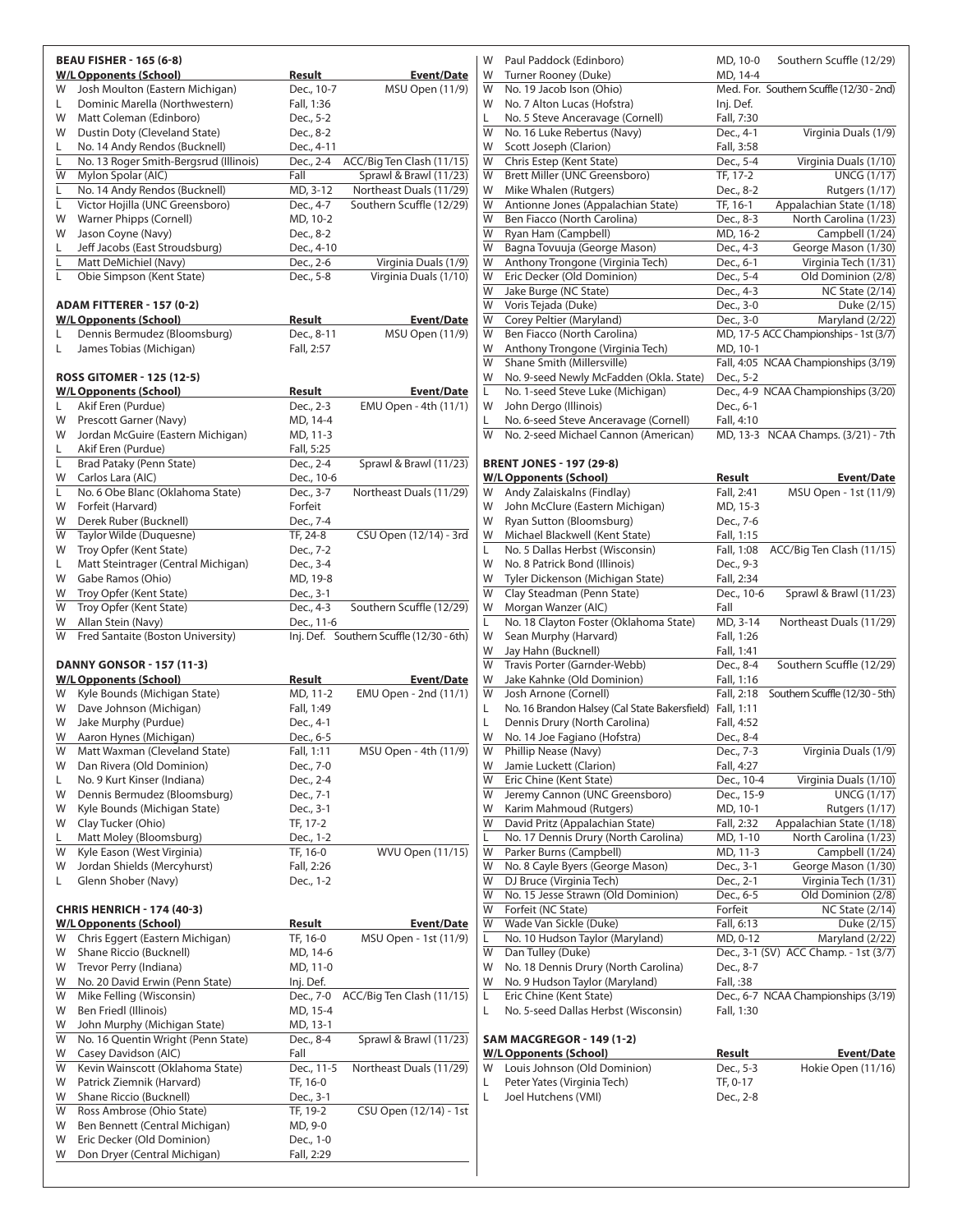|        | JEDD MOORE - 157 (30-15)                                           |                          |                                             |        | <b>NICK NELSON - 141 (25-1)</b>                          |
|--------|--------------------------------------------------------------------|--------------------------|---------------------------------------------|--------|----------------------------------------------------------|
|        | <b>W/L Opponents (School)</b>                                      | <b>Result</b>            | <b>Event/Date</b>                           |        | W/L Opponents (School)                                   |
| W      | Stephen Johnson (Eastern Michigan)                                 | TF, 22-7                 | EMU Open - 1st (11/1)                       | W      | Sam Carsey (Manchest                                     |
| W      | Colton Salazar (Purdue)                                            | Dec., 11-6               |                                             | L      | Tyler Nauman (Pittsbur                                   |
| W      | Joel Ahern (Navy)                                                  | Dec., 3-1                |                                             | W      | Kyle Vincelli (Bloomsbu                                  |
| W<br>W | Glen Shober (Navy)                                                 | Dec., 3-2<br>Inj. Def.   |                                             | W<br>W | Joel Trombly (Michigan                                   |
| W      | Danny Gonsor (Virginia)<br>Phil Khozien (Michigan State)           | MD, 19-8                 | MSU Open - 2nd (11/9)*                      | W      | <b>Ricky Donald (Bloomsb</b><br>Corey Phillips (Eastern) |
| W      | Mike Wechsler (Bloomsburg)                                         | TF, 22-7                 |                                             | L      | Frank Molinaro (Penn S                                   |
| W      | Korey Keehbauch (Muskegon CC)                                      | TF, 20-4                 |                                             | W      | Keith Sulzer (Northwes                                   |
| W      | Scott Sechler (Bucknell)                                           | Dec., 9-4                |                                             | L      | No. 13 Zach Tanelli (Wis                                 |
| L      | Anthony Jones (Michigan State)                                     | Fall, :45                |                                             | W      | Joel Trombly (Michigan                                   |
| Г      | Ben Jordan (Wisconsin)                                             | Dec., 2-8                | ACC/Big Ten Clash (11/15)                   | W      | Jake Strayer (Penn Stat                                  |
| L      | <b>Grant Paswall (Illinois)</b>                                    | TF, 1-16                 |                                             | W      | Martin Mitchell (AIC)                                    |
| W      | Anthony Jones (Michigan State)                                     | Dec., 4-3                |                                             | Г      | Jamal Parks (Oklahoma                                    |
| W      | No. 2 Dan Vallimont (Penn State)                                   | Dec., 9-4                | Sprawl & Brawl (11/23)                      | W      | Forfeit (Harvard)                                        |
| W      | Joshua Mayville (AIC)                                              | MD, 17-5                 |                                             | W      | Ryan Goddu (Boston U                                     |
| L      | No. 12 Newly McFadden (Oklahoma State)                             | Dec., 3-6                | Northeast Duals (11/29)                     | W      | Tim Harner (Liberty)                                     |
| L<br>W | No. 4 J.P. O'Connor (Harvard)<br>Scott Sechler (Bucknell)          | Dec., 1-4<br>Dec., 8-2   |                                             | L<br>W | Drew Lashaway (Kent S<br>Ricky Donald (Bloomsb           |
| W      | Justin Guthrie (Gardner-Webb)                                      | MD, 15-6                 | Southern Scuffle (12/29)                    | W      | John Majka (Navy)                                        |
| W      | Jake Fose (Campbell)                                               | Dec., 7-1                |                                             | W      | No. 11 Chris Diaz (Virgi                                 |
| W      | Frankie McGlaughlin (George Mason)                                 | Dec., 5-3                | Southern Scuffle (12/29 - 4th)              | L      | Vincent Ramirez (North                                   |
| L      | No. 9 Matt Moley (Bloomsburg)                                      | Dec., 0-7                |                                             | W      | John Majka (Navy)                                        |
| W      | Thomas Scotton (North Carolina)                                    | Dec., 6-2                |                                             | W      | No. 13 Drew Lashaway                                     |
| L      | Jon Bonilla-Bowman (Hofstra)                                       | Dec., 4-9                |                                             | W      | Chris Bencivenga (UNC                                    |
| W      | Glen Shober (Navy)                                                 | Dec., 3-1                | Virginia Duals (1/9)                        | W      | Trevor Melde (Rutgers)                                   |
| L      | No. 18 Hadley Harrison (Clarion)                                   | Dec., 4-7                |                                             | W      | Mike Kessler (Appalach                                   |
| W<br>W | Ross Tice (Kent State)<br>Andrew Saunders (UNC Greensboro)         | Dec., 6-5<br>Dec., 11-4  | Virginia Duals (1/10)<br><b>UNCG (1/17)</b> | L<br>W | No. 18 Vincent Ramirez<br>No. 19 Joe Caramanica          |
| L      | No. 15 Scott Winston (Rutgers)                                     | Dec., 3-6                | Rutgers (1/17)                              | W      | Nick Adamo (Duke)                                        |
| W      | Chip Powell (Appalachian State)                                    | Fall, 6:37               | Appalachian State (1/18)                    | L      | No. 9 Alex Krom (Maryl                                   |
| W      | Thomas Scotton (North Carolina)                                    | SV, 6-4                  | North Carolina (1/23)                       | L      | No. 10 Alex Krom (Mary                                   |
| W      | Jake Fose (Campbell)                                               | Dec., 8-2                | Campbell (1/24)                             | W      | Joe Caramanica (NC Sta                                   |
| L      | Frankie McLaughlin (George Mason)                                  | Dec., 2-5                | George Mason (1/30)                         | L      | No. 19 Vincent Ramirez                                   |
| L      | Jesse Dong (Virginia Tech)                                         | Dec., 0-3                | Virginia Tech (1/31)                        | W      | Elijah Nacita (Cal State                                 |
| W      | Kaylen Baxter (Old Dominion)                                       | SV, 3-1                  | Old Dominion (2/8)                          | W      | No. 2-seed Zach Tanelli                                  |
| L      | No. 19 Kody Hamrah (NC State)                                      | Dec., 0-5                | <b>NC State (2/14)</b>                      | L      | No. 7-seed Chris Drouir                                  |
| W<br>W | Mike Bell (Duke)<br>Kyle John (Maryland)                           | TF, 24-9<br>Dec., 6-5    | Duke (2/15)<br>Maryland (2/22)              | L      | No. 1-seed Kellen Russe                                  |
| W      | Kyle John (Maryland)                                               |                          | Dec., 7-2 ACC Championships - 3rd (3/7)     |        | <b>SCOTT O'DONNELL - 149</b>                             |
| L      | No. 19 Jesse Dong (Virginia Tech)                                  | Dec., 6-8                |                                             |        | <u>W/L Opponents (School)</u>                            |
| W      | Jared Sernoffsky (Duke)                                            | Dec., 6-3                |                                             | L      | Joey Metzler (Old Dom                                    |
| W      | Kyle John (Maryland)                                               | Dec., 3-2                |                                             | W      | Kyle Patton (Pittsburgh                                  |
| Г      | Jason Welch (Northwestern)                                         |                          | Dec., 2-3 NCAA Championships (3/19)         | L      | Sean Dong (Findlay)                                      |
| W      | Shaun Smith (Liberty)                                              | Dec., 4-1                |                                             | W      | John Brasher (Carson-N                                   |
| Г      | No. 7-seed Matt Moley (Bloomsburg)<br>*Freshman/Sophomore Division | MD, 1-11                 |                                             | W<br>W | Dean Pavlou (Tenn.-Ch<br>Phil Ramirez (King Colle        |
|        |                                                                    |                          |                                             | L      | Kellen Baxter (Old Dom                                   |
|        | <b>EBE NELSON - 285 (11-9)</b>                                     |                          |                                             | W      | Nick Murray (Virginia Te                                 |
|        | <b>W/L Opponents (School)</b>                                      | Result                   | <b>Event/Date</b>                           | L      | Ivan Lopouchanski (UN                                    |
| W      | Jeremy Little (Mercyhurst)                                         | MD, 11-0                 | EMU Open - 4th (11/1)                       | W      | lan Kelly (Belmont Abb                                   |
| W      | David Goodman (Purdue)                                             | MD, 11-2                 |                                             | W      | Rico Diaz (UNC Pembro                                    |
| L      | Jesse Campbell (Ashland)                                           | Fall, 4:30               |                                             | L      | Joe Mavins (UNC Pemb                                     |
| W      | Jeremy Little (Mercyhurst)                                         | Fall, 1:48               |                                             | W      | Cole Caviness (Marion I                                  |
| L      | Joe Kuzmicz (Grand Valley State)                                   | Dec., 2-3                |                                             | W      | Joey Federspiel (Limest                                  |
| W      | Tim Samson (Ohio)                                                  | Dec., 3-1                | MSU Open (11/9)                             | W      | Ron Lofton (Anderson)                                    |
| L      | William McCormick (Bucknell)                                       | Dec., 4-6                |                                             | L      | Kevin LeValley (Buckne                                   |
| W<br>L | Anthony Driscoll (Clarion)<br>Steve Andrus (Michigan State)        | Dec., 2-1<br>Dec., 10-12 |                                             |        | PAT RILEY - 157 (1-1)                                    |
| Г      | No. 6 John Wise (Illinois)                                         | Fall, 1:11               | ACC/Big Ten Clash (11/15)                   |        | <b>W/L Opponents (School)</b>                            |
| W      | Wendell Wilson (Gardner-Webb)                                      |                          | MD, 12-1 Pembroke Classic (11/22) - 5th     | L      | Dave Johnson (Michiga                                    |
| L      | Joe Kent (Belmont Abbey)                                           | Dec., 2-3                |                                             | W      | Drew Lesko (Eastern Mi                                   |
| W      | Terek Alaruri (Limestone)                                          | Dec., 12-5               |                                             |        |                                                          |
| W      | Travis Porter (Gardner-Webb)                                       | Forfeit                  |                                             |        |                                                          |
| W      | Andrew Evans (UNC Pembroke)                                        | Dec., 6-1                |                                             |        |                                                          |
| W      | Sutherland Buford (Spartanburg Methodist)                          | Dec., 8-2                |                                             |        |                                                          |
| L<br>W | No. 8 Joe Fendone (Edinboro)                                       | Fall, 2:27               | Southern Scuffle (12/29)                    |        |                                                          |
| L      | Khiry Reid (Campbell)<br>Dustin Porter (Garnder-Webb)              | Dec., 2-1<br>Fall, 1:24  |                                             |        |                                                          |
| Г      | Roman Husam (Clarion)                                              | Dec., 6-12               | Virginia Duals (1/9)                        |        |                                                          |
|        |                                                                    |                          |                                             |        |                                                          |
|        |                                                                    |                          |                                             |        |                                                          |

|   | <b>NICK NELSON - 141 (25-12)</b>        |                   |                                          |
|---|-----------------------------------------|-------------------|------------------------------------------|
|   | <b>W/L Opponents (School)</b>           | Result            | <b>Event/Date</b>                        |
| W | Sam Carsey (Manchester)                 | TF, 18-3          | MSU Open - 5th (11/9)                    |
| L | Tyler Nauman (Pittsburgh)               | Fall, 6:57        |                                          |
| W | Kyle Vincelli (Bloomsburg)              | Dec., 13-6        |                                          |
| W | Joel Trombly (Michigan State)           | MD, 9-1           |                                          |
| W | Ricky Donald (Bloomsburg)               | Fall, 6:57        |                                          |
| W | Corey Phillips (Eastern Michigan)       | Dec., 8-3         |                                          |
| L | Frank Molinaro (Penn State)             | MD, 2-12          |                                          |
| W | Keith Sulzer (Northwestern)             | Inj. Def.         |                                          |
| L | No. 13 Zach Tanelli (Wisconsin)         | Dec., 1-4         | ACC/Big Ten Clash (11/15)                |
| W | Joel Trombly (Michigan State)           | MD, 12-4          |                                          |
| W | Jake Strayer (Penn State)               | Dec., 4-2         | Sprawl & Brawl (11/23)                   |
| W | Martin Mitchell (AIC)                   | MD, 15-4          |                                          |
| Ĺ | Jamal Parks (Oklahoma State)            | Dec., 5-10        | Northeast Duals (11/29)                  |
| W | Forfeit (Harvard)                       | Forfeit           |                                          |
| W | Ryan Goddu (Boston University)          | TF, 25-10         | Southern Scuffle (12/29)                 |
| W | Tim Harner (Liberty)                    | Dec., 5-0         |                                          |
| L | Drew Lashaway (Kent State)              |                   | Dec., 2-4 Southern Scuffle (12/30 - 4th) |
| W | Ricky Donald (Bloomsburg)               | Dec., 3-1         |                                          |
| W | John Majka (Navy)                       | Dec., 3-0         |                                          |
| W | No. 11 Chris Diaz (Virginia Tech)       | Dec., 5-2         |                                          |
| L | Vincent Ramirez (North Carolina)        | Dec., 1-6         |                                          |
| W | John Majka (Navy)                       | Dec., 5-4         | Virginia Duals (1/9)                     |
| W | No. 13 Drew Lashaway (Kent State)       | Dec., 7-2         | Virginia Duals (1/10)                    |
| W | Chris Bencivenga (UNC Greensboro)       | Dec., 5-3         | <b>UNCG (1/17)</b>                       |
| W | Trevor Melde (Rutgers)                  | Dec., 9-3         | <b>Rutgers (1/17)</b>                    |
| W | Mike Kessler (Appalachian State)        | Dec., 6-3         | Appalachian State (1/18)                 |
| L | No. 18 Vincent Ramirez (North Carolina) | Dec., 3-9         | North Carolina (1/23)                    |
| W | No. 19 Joe Caramanica (NC State)        | SV, 3-2           | <b>NC State (2/14)</b>                   |
| W | Nick Adamo (Duke)                       | TF, 20-5          | Duke (2/15)                              |
| L | No. 9 Alex Krom (Maryland)              | MD, 2-11          | Maryland (2/22)                          |
| L | No. 10 Alex Krom (Maryland)             |                   | Dec., 3-4 ACC Championships - 4th (3/7)  |
| W | Joe Caramanica (NC State)               | Default           |                                          |
| L | No. 19 Vincent Ramirez (North Carolina) | Dec., 1-3         |                                          |
| W | Elijah Nacita (Cal State Bakersfield)   |                   | MD, 8-0 NCAA Championships (3/19)        |
| W | No. 2-seed Zach Tanelli (Wisconsin)     | Dec., 9-4         |                                          |
| L | No. 7-seed Chris Drouin (Arizona State) |                   | Dec., 2-3 NCAA Championships (3/20)      |
| L | No. 1-seed Kellen Russell (Michigan)    | MD, 1-9           |                                          |
|   |                                         |                   |                                          |
|   | <b>SCOTT O'DONNELL - 149 (10-6)</b>     |                   |                                          |
|   | W/L Onnononte (School)                  | $D_{\alpha}$ cult | $E$ wont/Dato                            |

#### **W/L Opponents (School) Result Event/Date** L Joey Metzler (Old Dominion) MD, 5-16 MSU Open (11/9)  $Dec., 10-5$ Lec., 2-7<br>Dec., 2-7<br>Newman) Dec., 6-3 Hokie Open (11/16) - 4th hattanooga)<br>lege) National College<br>
Internation Dec., 10-8<br>
Ilege) Dec., 5-3<br>
Pec., 0-2 Dec., 0-2 Pech) Dec., 9-5<br>
VC Greensboro) Dec., 2-5<br>
Joey) TF, 16-0 VC Greensboro)<br>Dey) Pembroke Classic (11/22) W Rico Diaz (UNC Pembroke) Dec., 7-1 L Joe Mavins (UNC Pembroke) Dec., 9-5 Military Institute) Fall, 4:55<br>tone) DQ tone) MD, 11-1<br>Anderson (Anderson) MD, 1-10 Northeast Duals (11/29)

| W/L Opponents (School)          | Result    | <b>Event/Date</b> |
|---------------------------------|-----------|-------------------|
| Dave Johnson (Michigan)         | Dec., 3-4 | MSU Open (11/9)   |
| W Drew Lesko (Eastern Michigan) | Dec., 8-4 |                   |